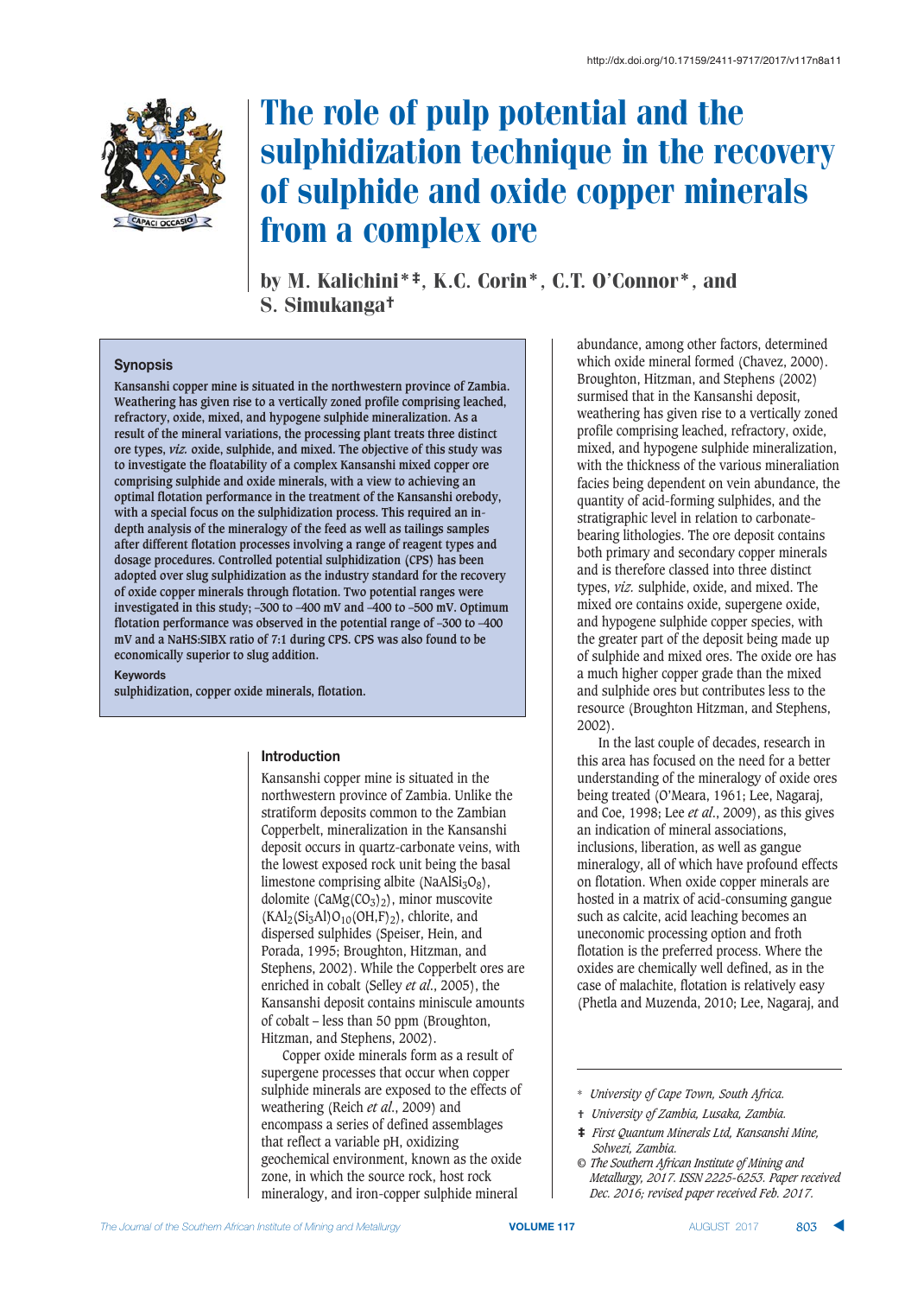Coe, 1998; Lee *et al*., 2009; Hope, Woods, and Parker, 2010; Hope *et al*., 2012). This is not the case with chrysocolla, however, because of its amorphous nature (McKeown, 1994; Hope *et al*., 2012).

Sulphidization as a method of promoting the recovery of oxidized ores was patented in 1905 (Schwarz, 1905) and has since been developed and adapted as the preferred pretreatment method prior to the flotation of oxide and mixed copper ores containing both oxides and sulphides. The reagents used in this technique of activating base metal oxides are alkali sulphides (Soto and Laskowski, 1973) such as sodium sulphide (Na<sub>2</sub>S) and sodium hydrosulphide (NaHS). Slug sulphidization, in which the sulphidizing agent is added to the pulp in a single slug dose, has been investigated (Jones and Woodcock, 1979; Quast *et al*., 2005) but is generally not preferred because of the difficulty in controlling the pulp potential, thus leading to poor mineral recoveries due either to under-sulphidizing or depression of minerals due to over-sulphidizing. Controlled potential sulphidiation (CPS) has been applied in numerous operations around the world, including Zambia (Chabuka and Witika, 2001; Wills and Napier-Munn, 2006), the Democratic Republic of Congo (Ferron and Manu, 1994) and China (Wenbin, 1993).

Generally, CPS gives better results than slug sulphidization in laboratory studies. These results are, however, difficult to reproduce at plant scale. *'…The main drawback of CPS is that the optimum dose of the sulphidising agent is highly dependent on the time of conditioning, procedures of mixing and other variables, leading usually to poor reproducibility in a plant situation.'* (Lee *et al*., 2009). The change in the nature of the feed also has an effect on CPS (Jones and Woodcock, 1979). Nagaraj and Gorken (1991) suggested that the use of an on-stream analyser could eliminate the uncertainty in dosing NaHS and possibly minimize the necessity of changing the collector dosage. A wide range of potentials have been proposed as 'optimum' in the CPS of malachite-rich ores, *viz.* –300 to –380 (*ES*) mV (Feron and Manu, 1994), –500 (*ES*) mV (Quast *et al*., 2005), and  $+50$  ( $E_h$ ) mV or  $+250$  ( $E_h$ ) mV, depending on the concentration of the sulphidizing agent (Soto and Laskowski,

1973), where *Eh* is the oxidation-reduction potential as measured by a platinum electrode, while  $E<sub>S</sub>$  is the potential value of an ion-selective electrode such as Ag/AgCl. The potential has also been shown to be dependent on the concentration of the sulphidizer (Soto and Laskowski, 1973), the nature of the sulphidizing agent used (Quast *et al*., 2005), and the overall pulp chemical conditions (Feron and Manu, 1994).

The objective of this study was to investigate the floatability of a complex Kansanshi mixed copper ore comprising sulphide and oxide minerals with a view to achieving an optimal flotation performance in the treatment of the Kansanshi orebody. This required an in-depth analysis of the mineralogy of the feed, as well as tailings samples after different flotation processes using a range of reagent types and dosage procedures. The focus on the mineralogical study of tailings rather than concentrate was to identify those minerals that did not respond favourably to the various flotation procedures used. This also addressed the question regarding the relative roles of the sulphidizer in contributing either to the flotation of possibly tarnished chalcopyrite particles or to the flotation of oxides such as chrysocolla which are associated with chalcopyrite.

## **Experimental methods**

A high-grade sample of mixed ore was obtained by belt-cut at Kansanshi. The sample assayed 1.17% Cu. Mineralogical analysis was performed using a LEO SEM-based QEMSCAN QS18 platform equipped with two Bruker 4010 SDD detectors for all analyses.

A 1% (w/v) sodium isobutyl xanthate, SIBX, collector stock solution was made up to be dosed as required for each test. The frother, DOW200, was used as provided. A 10% (w/v) stock solution of sulphidizing agent, NaHS, was made up to be dosed as required for each test.

An Eriez Magnetics® MASCLAB belt-driven stainless steel laboratory-scale rod mill was used for all milling in the test work. The mill had an internal diameter of 200 mm and a length of 297 mm, and was charged with 20 mild steel rods of three diameters, *viz.* six 16 mm, eight 20 mm, and six



**Figure 1–Relationship between**  $E<sub>k</sub>$  **and**  $E<sub>k</sub>$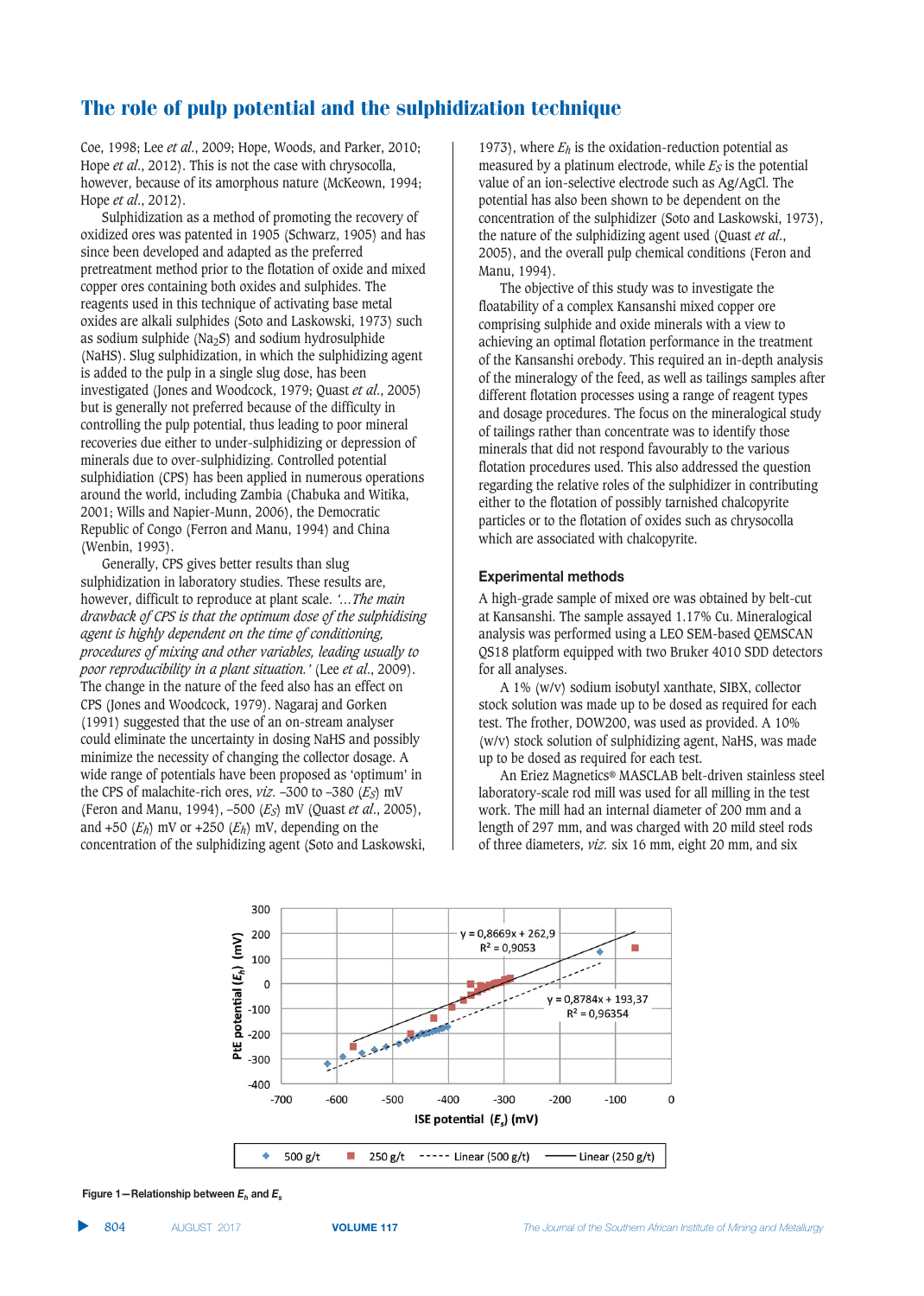25 mm rods. All flotation tests were carried out in triplicate in a 3 L Barker flotation cell. The cell is made of clear Perspex to enable visual control of froth depth and is fitted with a topdriven variable speed impeller. Flotation was carried out at an impeller speed of 1500 r/min and air flow rate of 7 L/s. Various electrode systems were used to monitor the pulp chemistry during sulphidization. A YSI 556 MPS multi-probe system was used to measure and log the temperature, pH, dissolved oxygen (DO), and redox potential (*vs* SHE) (*Eh*) of the system, and the sulphidization potential, *ES*, was measured using a HANNA silver/silver-chloride ion-selective electrode (ISE) and HANNA HI 8424 meter. The main difference between the two meters is that the YSI (Pt) is capable of data logging, whereas the HANNA (Ag/AgCl) system is not. The use of the two pulp potential probes was aimed at determining the relationship, if any, between *Eh* and *ES*. *Eh* and *ES* potentials of continuously stirred LQ ore were monitored after slug addition of 250 g/t and 500 g/t of NaHS. Figure 1 shows the linear relationship between the two expressions within defined potential ranges; –300 to –400 mV and –400 to –500 mV. Since the YSI (Pt) electrode showed more consistent readings as well as the ability to measure more than one parameter, this electrode was used throughout the test work.

A grind size of 80% passing 150 μm was chosen to replicate site conditions. Bearing in mind that this ore contained both sulphide and oxide copper minerals, the flotation procedures developed focused on optimizing firstly the sulphide mineral recovery and then the oxide mineral recovery by investigating CPS. A schematic of the flotation procedures is given in Figure 2. Sulphide mineral recovery tests were conducted over 10 minutes, during which four concentrates were collected. After determining the dosage

and time required for optimum sulphide mineral recovery, two different sulphidization techniques were investigated. The first set of sulphidization tests used slug sulphidization. In the case of CPS, the same initial procedure was followed. However, at the point of NaHS addition, three sulphidization stages were added to the flotation procedure and two potential ranges were investigated. The NaHS dosage was determined by the potential range that was targeted namely – 300 to –400 mV or –400 to –500 mV. The total NaHS dosages required throughout the tests were 219 g/t and 397 g/t respectively. The conditioning time for each NaHS addition was 3 minutes. Three NaHS:SIBX ratios were investigated within each sulphidization stage, *viz.* 20:1, 10:1, and 7:1. The conditioning time after each SIBX addition was 2 minutes. The third, fourth, and fifth concentrates were collected for 3 minutes each, during which time the potential may have increased, requiring further NaHS addition in the second and third sulphidization stages.

## **Results**

#### 

The bulk mineralogy of the ore as determined by QEMSCAN is given in Table I. The ore contained both sulphide and oxide copper minerals. The two most abundant copper minerals were chrysocolla (3.8 wt%) and chalcopyrite (1.0 wt%). The major gangue minerals in the ore were calcite (29.1 wt%), plagioclase feldspar (23.8 wt%), and quartz (16.4 wt%).

Table II shows the copper deportment in the ore. 63.1% of the copper reported as chrysocolla, 22.2% as chalcopyrite, 1.5% as cuprite, and 2.9 % as malachite/azurite. The focus of the study was therefore on chalcopyrite and chrysocolla because they were the two most abundant copper minerals.



**Figure 2-Schematic of flotation procedures**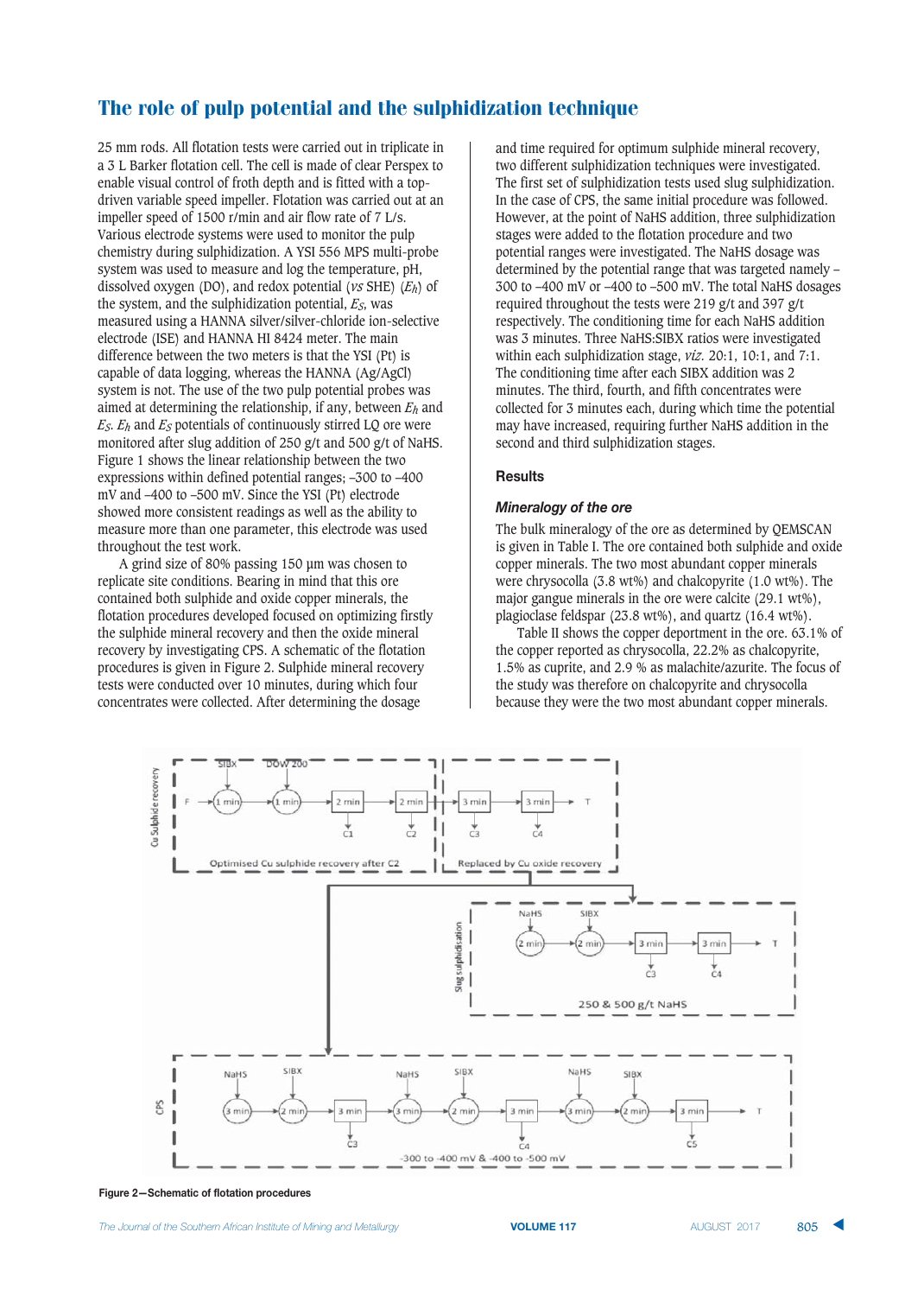| Table I                          |                       |  |
|----------------------------------|-----------------------|--|
| Bulk mineralogy of the mixed ore |                       |  |
| <b>Mineral</b>                   | Average content (wt%) |  |
| Pyrite                           | 1.0                   |  |
| Pyrrhotite                       | 0.7                   |  |
| Chalcopyrite                     | 1.0                   |  |
| <b>Bornite</b>                   | >0.1                  |  |
| Covellite                        | >0.1                  |  |
| Other sulphides                  | 0 <sub>1</sub>        |  |
| Cuprite                          | >0.1                  |  |
| Malachite/azurite                | 0.1                   |  |
| Chrysocolla                      | 3.8                   |  |
| Amphibole                        | 3.8                   |  |
| Mica                             | 9.2                   |  |
| Kaolinite                        | 1.7                   |  |
| Plagioclase feldspar             | 23.8                  |  |
| Quartz                           | 16.4                  |  |
| Calcite                          | 29.1                  |  |
| Fe-Ti minerals                   | 11                    |  |
| Limonite                         | 6.7                   |  |
| Others                           | 1.7                   |  |

| Table II<br><b>Copper deportment</b> |      |  |
|--------------------------------------|------|--|
|                                      |      |  |
| Chalcopyrite                         | 22.2 |  |
| Bornite                              | 0.6  |  |
| Chalcocite/digenite                  | 0.2  |  |
| Covellite                            | 0.4  |  |
| Cuprite                              | 1.5  |  |
| Malachite/azurite                    | 2.9  |  |
| Chrysocolla                          | 63.1 |  |
| Mica                                 | 0.1  |  |
| Kaolinite                            | 5.6  |  |
| Plagioclase feldspar                 | 0.1  |  |
| Quartz                               | 0.4  |  |
| Limonite                             | 3.2  |  |

*Table III*

## **Liberation criteria used in mineralogical analysis**

| Criterion | Area percentage mineral exposed |
|-----------|---------------------------------|
| Liberated | $> 90\%$                        |
| Middlings | $90 - 30%$                      |
| Locked    | $\leq 30\%$                     |

The liberations of chalcopyrite and chrysocolla were determined using QEMSCAN. Table III shows the definitions of liberation used.

Figure 3 shows the extent of liberation of chalcopyrite and chrysocolla. About 29.8% of the chrysocolla (1.1% of the 3.8% in the ore) and 51.5% of the chalcopyrite (0.5% out of the 1.0% in the ore) were fully liberated. Association data indicated that the chalcopyrite was mostly associated with chrysocolla, *viz.* 42.9% of the chalcopyrite was associated with chrysocolla and 3.9% with malachite. Most of the chrysocolla was associated with limonite, *viz.* 39.4%. 1.26% of the chrysocolla was associated with malachite and 4.0% with chalcopyrite.

## Batch flotation

## **Tests using SIBX**

Initial tests were conducted to optimize chalcopyrite and secondary copper sulphide mineral recovery using SIBX. Collector dosages of 20 g/t, 30 g/t, and 50 g/t were investigated. Figure 4 shows the grade-recovery results for these tests. Both Cu recovery and grade increased with an increase in collector dosage from 20 g/t to 30 g/t, but decreased when the dosage was increased to 50 g/t. 30 g/t SIBX gave the highest Cu recovery (24.7%) at a grade of 14.5% and was thus selected as the best dosage from the three values tested for sulphide mineral recovery. The tailings from the 30 g/t SIBX test were subjected to mineralogical analysis using QEMSCAN. Table IV shows that 5.8% of the copper that was not recovered was chalcopyrite and 1.2% was malachite, but the bulk of the copper in the tailings was hosted in chrysocolla, *viz.* 78.8%.



**Figure 3-Chalcopyrite and chrysocolla liberation**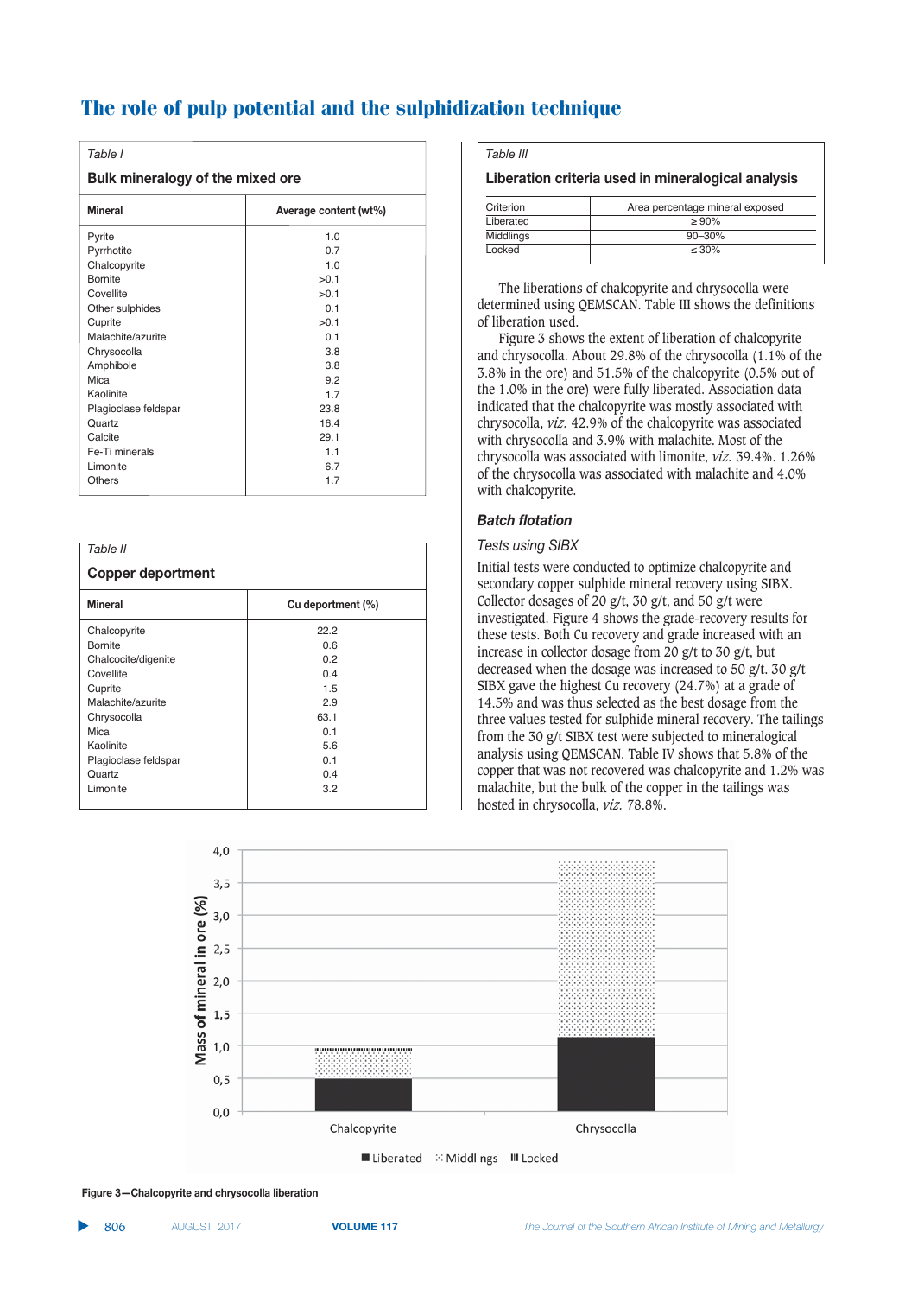

Figure 4-Cu grade versus recovery for flotation of mixed ore with 20 g/t, 30 g/t, and 50 g/t SIBX

| Table IV<br>Copper deportment of tailings after flotation with<br>30 g/t SIBX |                |  |
|-------------------------------------------------------------------------------|----------------|--|
|                                                                               |                |  |
| Chalcopyrite                                                                  | 5.8            |  |
| <b>Bornite</b>                                                                | 0.3            |  |
| Chalcocite/digenite                                                           | >0.1           |  |
| Covellite                                                                     | 02             |  |
| Cuprite                                                                       | 11             |  |
| Malachite/azurite                                                             | 1.3            |  |
| Chrysocolla                                                                   | 788            |  |
| Mica                                                                          | 0 <sub>1</sub> |  |
| Kaolinite                                                                     | 8.6            |  |
| Plagioclase feldspar                                                          | >0.1           |  |
| Quartz                                                                        | >0.1           |  |
| Limonite                                                                      | 3.8            |  |

## Effect of adding NaHS

It can be seen from Figure 5 that introducing NaHS into the pulp, regardless of whether the reagent was added using the slug or CPS addition technique, led to increased solids and water recovery. This phenomenon was also observed by Becker *et al*. (2014), who noted that the addition of NaHS in the absence of a hydroxamate collector increased water recovery when compared to a test in which only SIBX was added. This appears to indicate that the NaHS also plays a froth stabilizing role. For the slug sulphidization procedure in particular, increasing the NaHS dosage from 250 g/t to 500 g/t resulted in a 41% increase in water recovery from 237 g to 333 g with a negligible increase in solids recovery (31.13 g to 31.52 g). Using the CPS procedure resulted in an even greater increase in water recovery compared to tests without NaHS or using slug addition. The solids recoveries were almost twice those with only SIBX, and greater than those in



Figure 5-Cumulative solids and water recoveries for the flotation of mixed ore with 30 g/t SIBX, followed by slug sulphidization with 250 g/t and 500 g/t NaHS and CPS at -300 to -400 mV and -400 to -500 mV using NaHS:SIBX ratios of 20:1, 10:1, and 7:1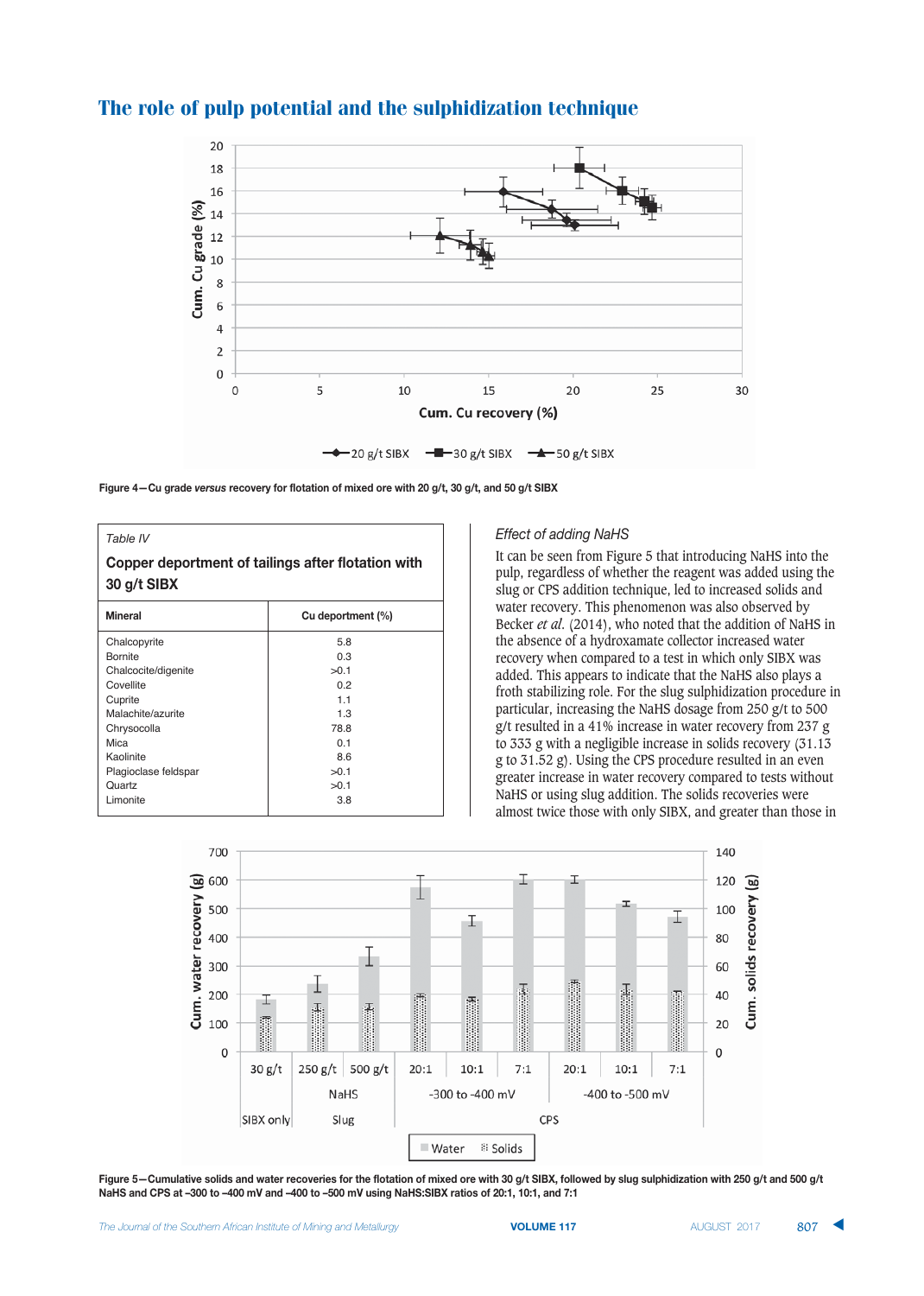the case of slug addition. It is important to note that in the case of CPS when adding NaHS to control the potential in the range of –300 to –400mV, the total NaHS addition was 219 g/t, but in the case of the higher potential range of  $-400$  to  $-$ 500mV it was 397 g/t. It should be noted that a fifth concentrate was included in these tests, which may induce higher solids and water recoveries.

The increase in solids recovery after the introduction of NaHS, whether by slug addition or CPS, can be attributed partly to the recovery of oxide minerals that were not recovered during flotation with SIBX only. It is noteworthy that the increase was greater in the case of CPS than for slug addition. The grade-recovery trends are summarized in Figure 6. In the case of slug addition, Cu recovery increased with increasing NaHS addition. The same observation has been made in the case of slug sulphidization of oxidized lead-zinc-silver material with Na2S (Jones and Woodcock, 1979) and malachite with calcium polysulphide (Quast *et al*., 2005). CPS addition of NaHS also increased Cu recovery when compared to the base case (30 g/t SIBX), although the grades were lower, thus illustrating that NaHS addition using the CPS method increased the mass pull. Clearly, NaHS plays a role in enhancing the recovery of the oxides of copper. In fact, the average Cu recovery when NaHS was added did not vary significantly when comparing slug and CPS addition procedures. In both cases the average recovery was in the region of 30%.

In the case of CPS, the highest solids recoveries were paired with the highest water recoveries for both potential ranges. CPS addition of NaHS also resulted in a significant increase in Cu recovery from the 22.9% observed for the base case (30 g/t SIBX) to an average of about 30%. However, CPS treatment resulted in a general decrease in grade, from approximately 15% to 10%, compared to slug sulphidization. This indicates a greater but unselective mass pull of solids into the concentrate, thus reducing the copper grade. This is an interesting result, since the highest water recoveries were also observed in CPS. This relationship between solids and

water recovery is typical of a greater degree of entrainment of non-floatable minerals. Clearly, the CPS method results in greater true flotation of oxide minerals, but there is also an increased recovery of gangue minerals due to the higher water recovery, which is indicative of a greater froth stability.

The tailings after slug sulphidization treatment with 500 g/t NaHS were subjected to mineralogical analysis, and the copper deportment is illustrated in Table V. Two important observations arise. Firstly, comparison of the above results to those shown in Table V indicates that all of the chalcopyrite that had not been recovered in the pre-sulphidization stage was recovered after sulphidization. This is consistent with the recoveries of 22.9% without sulphidization (loss of 5.8% to the tailings) and 30% recovery after sulphidization with essentially no chalcopyrite reporting to the tailings. Since the chalcopyrite in the feed to sulphidiation had been shown to be mostly liberated, it is possible that some of it had become tarnished due to *in situ* weathering or during storage and

| Table V                                                                      |                   |  |
|------------------------------------------------------------------------------|-------------------|--|
| Copper deportment in tailings after slug<br>sulphidization with 500 g/t NaHS |                   |  |
| <b>Mineral</b>                                                               | Cu deportment (%) |  |
| Chalcopyrite                                                                 | 0.80              |  |
| <b>Bornite</b>                                                               | 0 OG              |  |
| Chalcocite/digenite                                                          | >0.1              |  |
| Covellite                                                                    | 0.10              |  |
| Cuprite                                                                      | 0.09              |  |
| Malachite/dzurite                                                            | 0.63              |  |
| Chrysocolla                                                                  | 84.79             |  |
| Mica                                                                         | 0.14              |  |
| Kaolinite                                                                    | 9.15              |  |
| Plagioclase feldspar                                                         | >0.1              |  |
| Quartz                                                                       | >0.1              |  |
| Limonite                                                                     | 4.18              |  |



Figure 6-Cumulative grade-recovery trends for the sulphidization-flotation of mixed ore with 30 g/t SIBX, followed by slug sulphidization with 250 g/t and 5:00 g/t NaHS and CPS at potential ranges of -300 to -400 mV and -400 to -500 mV using NaHS:SIBX ratios of 20:1, 10:1, and 7:1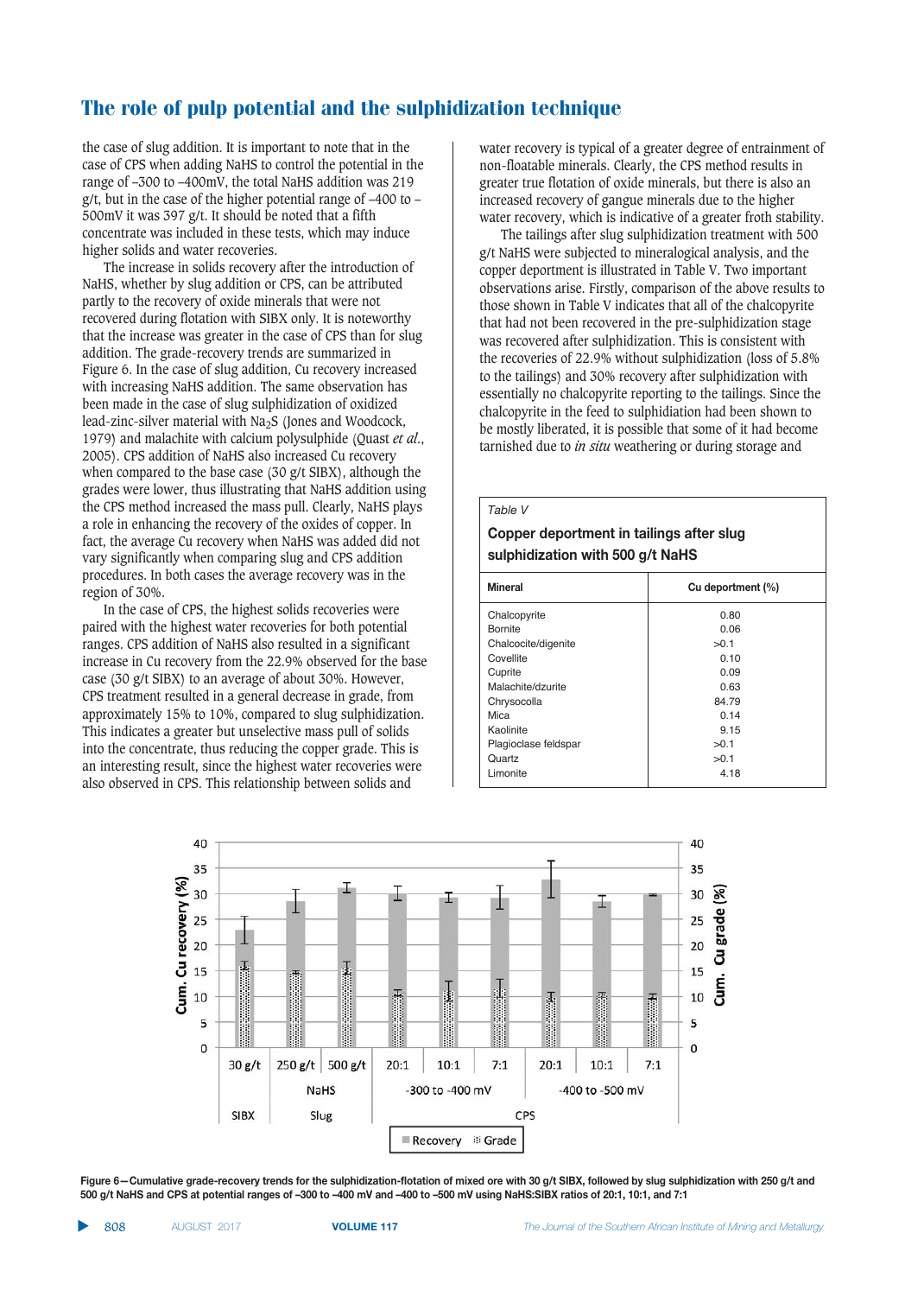

Figure 7-Recovery-time plots for the microflotation of pure malachite and chrysocolla

therefore required sulphidization. Sulphidization followed by xanthate flotation has been shown to recover tarnished chalcopyrite (Clark *et al*., 2000) and other sulphide minerals such as pentlandite (Newell and Bradshaw, 2007). Secondly, all the other oxide copper minerals except chrysocolla responded positively to the NaHS/xanthate flotation treatment. These findings are consistent with observations made by Kottgen and Bastin (2009). In this context, the floatability of a relatively pure sample of a typical copper oxide mineral before and after sulphidization is clearly of interest. Microflotation tests with NaHS and SIBX (Figure 7) showed clearly that malachite, which is a typical example of such a mineral, was recovered after NaHS/xanthate (sulphidized) treatment but that chrysocolla did not respond positively to such treatment. Unsulphidized refers to tests done with only xanthate addition. Clearly, any chrysocolla that reported to the concentrate after sulphidization would do so due to its association with chalcopyrite, and not due to true flotation.

## **Conclusion**

The objective of this study was to investigate the floatability of a complex Kansanshi mixed copper ore comprising sulphide and oxide minerals with a view to achieving maximum copper recoveries and grades. The major focus of the study was on the use of two different methods of sulphidization, *viz.* slug addition and controlled potential sulphidization (CPS). In all cases the addition of NaHS, irrespective of the addition procedure used, resulted in higher recoveries of Cu. Slug addition at 500 g/t resulted in a slightly higher Cu recoveries than at 250 g/t, but in both cases the grades were similar to that with only SIBX as collector. The CPS method resulted in an increase in Cu recovery but a decrease in grade compared to slug sulphidization. Mineralogical analysis of the tailings samples

obtained after sulphidization showed no residual chalcopyrite, and that a significant amount of oxide minerals had been collected. Microflotation studies showed that sulphidization favoured the recovery of malachite but not of chrysocolla. This suggests that the increase in copper recovery after sulphidization was a result of the flotation of chalcopyrite that had not responded to xanthate treatment, due possibly to some degree of tarnishing.

#### **&-15#06/-6)617+**

The assistance of the Julian Baring Scholarship Fund (JBSF) and First Quantum Minerals Ltd. (FQML) is acknowledged with thanks.

#### **References**

- BECKER, M., HARRIS, WIESE, J., and RAMONOTSI, M. 2014. Investigation into the mineralogy and flotation performance of oxidised PGM ore. *Minerals Engineering*, vol. 65. pp. 24–32.
- BROUGHTON, D.W., HITZMAN, M.A., and STEPHENS, A.J. 2002. Exploration history and geology of the Kansanshi Cu (-Au) deposit, Zambia. *Integrated Methods for Disccovery: Global Exploration in the Twenty First Century*. 1st edn. Goldfarb, R. and Nielsen, R. (eds). *Special Publication* 9. Society of Economic Geologists, Boulder, CO. pp. 141–153.
- BUSWELL, A.M., BRADSHAW, D.J., HARRIS, P.J., and EKMEKCI, Z. 2002. The use of electrochemical measurements in the flotation of a platinum group minerals (PGM) bearing ore. *Minerals Engineering*, vol. 15. pp. 395–404.
- CHABUKA, C. and WITIKA, L.K. 2001. Optimisation of the Baluba East ore treatment. *African Journal of Science and Technology*, vol. 1, no. 4. pp. 36–42.

 **VOLUME 117**